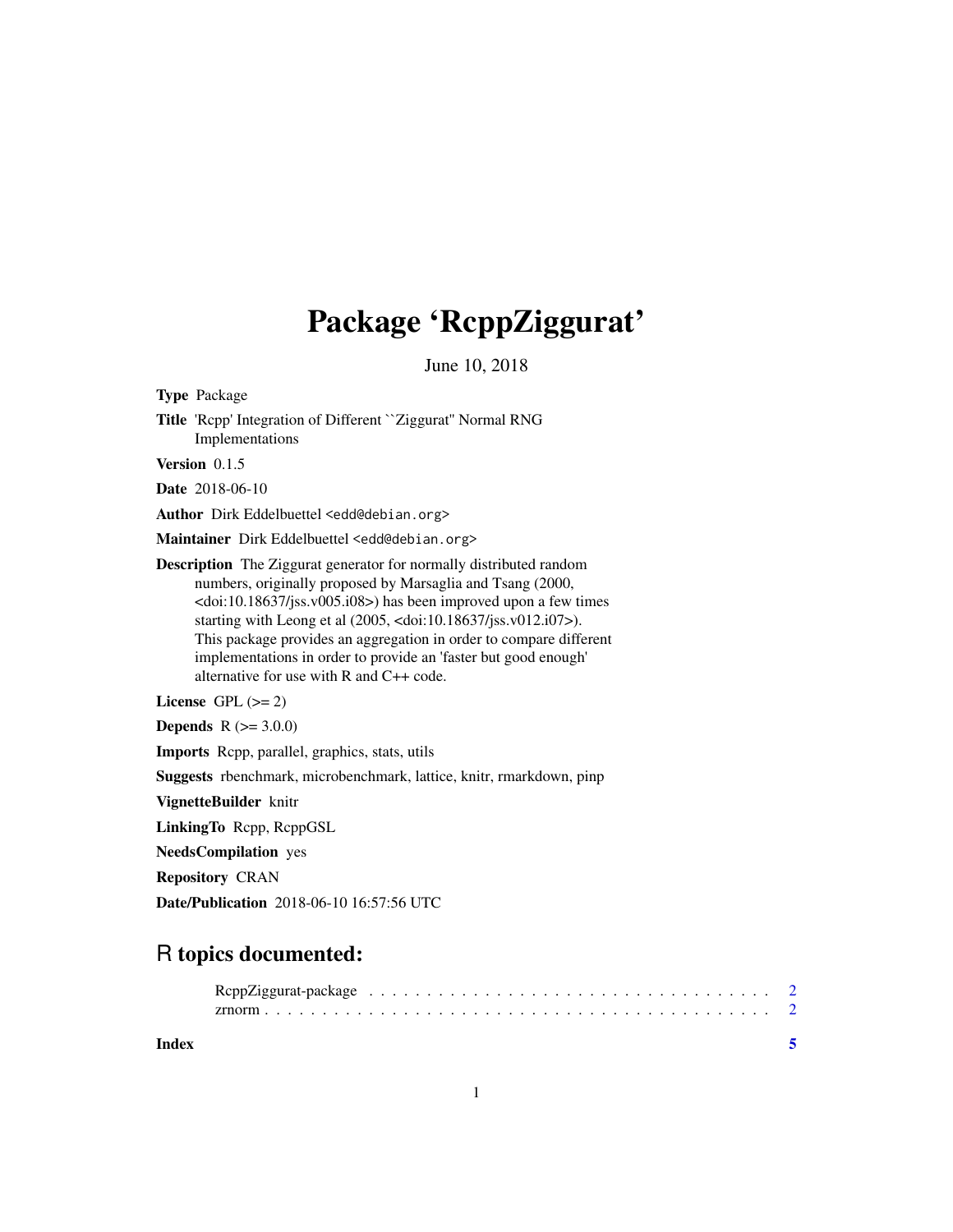<span id="page-1-1"></span><span id="page-1-0"></span>RcppZiggurat-package *Collection and comparison of different Ziggurat RNGs*

#### Description

Marsaglia and Tsang (JSS, 2000) introduced a very fast random number generator for drawing from a standard normal distribution. Leong, Zhang, Lee, Luk and Villasenor (JSS, 2005) suggested a simple improvement to provide better distributional properties.

This package implements both approaches, both in simple forms faithful to original papers, as well as in extended and modified versions of the C/C++ code provided by John Burkardt.

It also includes a variant which calls the fairly widely used Ziggurat implementation by Jochen Voss that is part of the GNU GSL. It uses the Mersenne-Twister as its uniform generator and does not suffer from the problem identified by Leong et al.

#### Author(s)

Dirk Eddelbuettel

#### References

George Marsaglia and Wai Wan Tsang. The Ziggurat Method for Generating Random Variables. Journal of Statistical Software, Vol 5, Iss 8, Oct 2000 <http://www.jstatsoft.org/v05/i08>

Philip H W Leong, Ganglie Zhang, Dong-U Lee, Wayne Luk, and John Villasenor. A Comment on the Implementation of the Ziggurat method, Journal of Statistical Software, Vol 12, Iss 7, Feb 2005 <http://www.jstatsoft.org/v12/i07>

Website of John Burkardt. <http://people.sc.fsu.edu/~jburkardt/>

Website of Jochen Voss. <http://www.seehuhn.de/pages/ziggurat>

#### Examples

```
set.seed(42)
system.time(replicate(500, rnorm(10000)))
zsetseed(42)
system.time(replicate(500, zrnorm(10000)))
```
zrnorm *Collection of Ziggurat Normal RNGs*

#### Description

This package regroups and provides a nummber of implementations of the Ziggurat generator for drawing (standard) normally distributed random numbers. Ziggurat was introduced by Marsaglia and Tsang (JSS, 2000) and improved by Leong, Zhang, et al (JSS, 2005).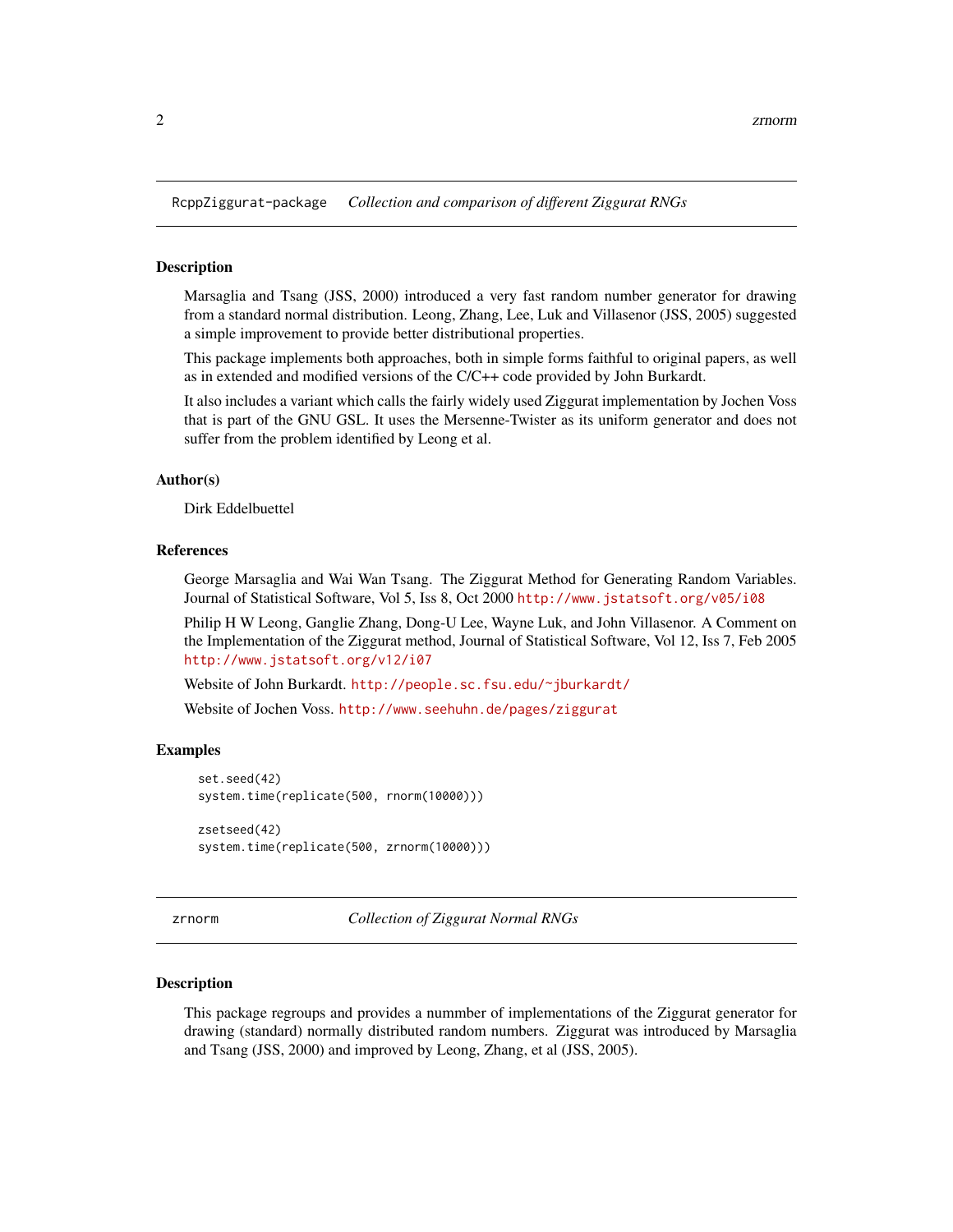#### zrnorm 3

#### Usage

```
zrnorm(n)
zrnormLZLLV(n)
zrnormMT(n)
zrnormV1(n)
zrnormVec(x)
zrnormVecV1(x)
zrnormGSL(n)
zrnormQL(n)
zrnormGl(n)
zrnormR(n)
zsetseed(s)
zsetseedV1(s)
zsetseedLZLLV(s)
zsetseedGSL(s)
zsetseedQL(s)
zsetseedGl(s)
zsetseedMT(s)
zgetseed()
zgetseedV1()
```
#### Arguments

| n | An integer determining the length of the returned $N(0,1)$ vector.          |
|---|-----------------------------------------------------------------------------|
|   | A numeric vector, already allocated, that is to filled with $N(0,1)$ draws. |
| s | An integer number used to seed the Ziggurat algorithm.                      |

#### Details

The 'MT' variants provide the original Marsaglia and Tsang implementation, updated to work in 32 and 64 bit environments. Their use is not recommended.

The 'LZLLV' variants provide the updated Marsaglia and Tsang implementation, based on the comment by Leong, Zhang, Luk, Lee and Villasenor. These versions should be suitable. The code has also been updated to work in 32 and 64 bit environments.

The 'V1' variants are based on an earlier implementation by John Burkardt. While fastest, they also correspond to just the Marsaglia and Zhang approach and should not be used.

The function zrnorm() (and corresponding seed setter zsetseed() and getter zgetseed()) is the recommended implementation based on merging John Burkardt earlier code with the Leong et al improvements.

The zrnormGSL functions use the GNU GSL implementation by Jochen Voss. They too can be recommended for use.

The functions zrnormQL and zrnormGl use, respectively, functions adapted from the GNU Gretl and QuantLib projects. They have been added primarily for comparison to the other engines.

The function zrnormR uses the unif\_rand uniform generator from R (which defaults to the Mersenne Twister). It is useful when the Zigurrat generator is used as a user-supplied generator in R. However, it stores state in R's internal structures which makes it a little slower than other alternatives available here.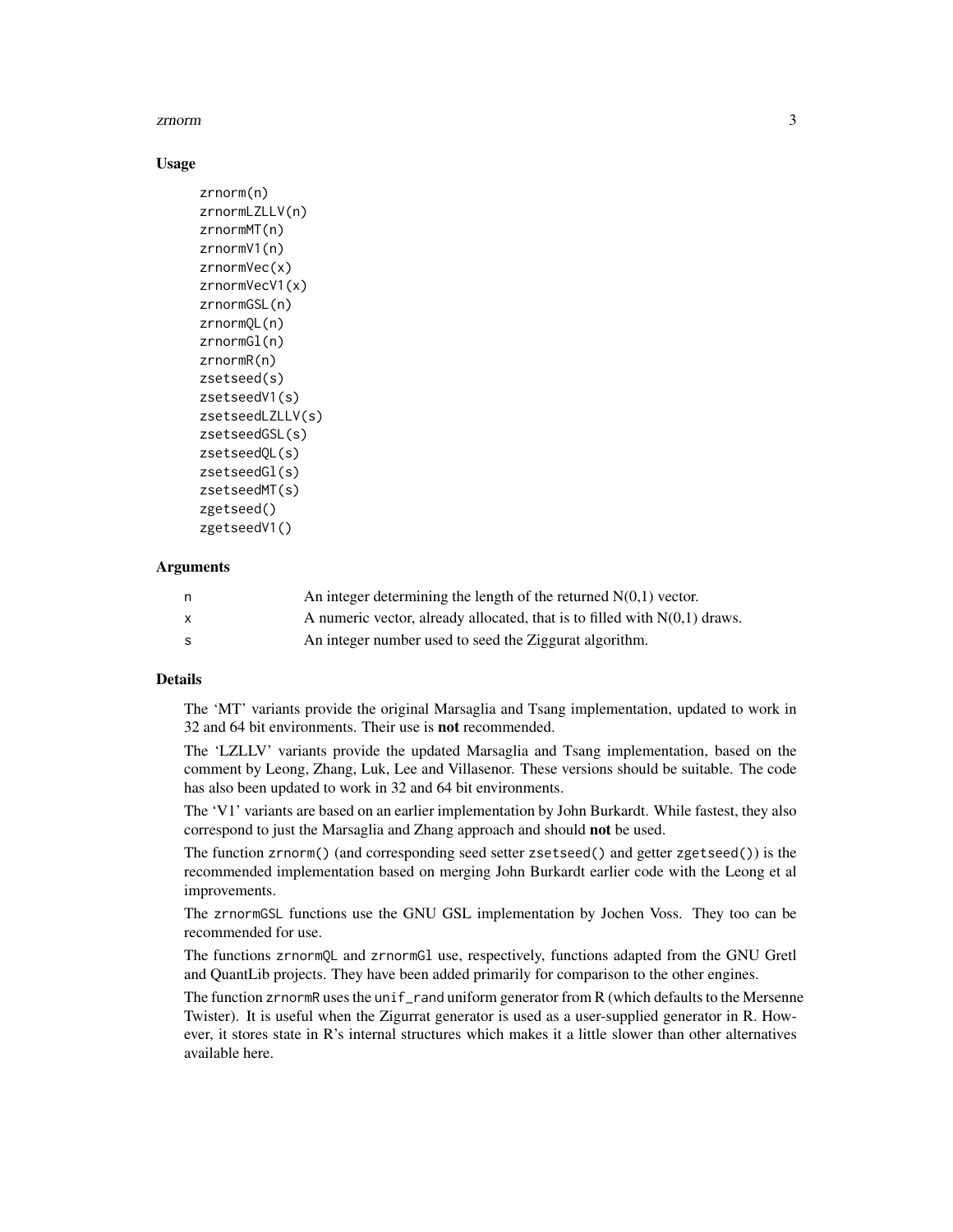#### <span id="page-3-0"></span>Value

The zrnorm\* functions all return a vector of the requested size.

The zsetseed\* functions do not return a value, but set the seed of the generator.

The zgetseed\* functions return the (integer) seed.

#### Author(s)

Dirk Eddelbuettel

#### References

George Marsaglia and Wai Wan Tsang. The Ziggurat Method for Generating Random Variables. Journal of Statistical Software, Vol 5, Iss 8, Oct 2000 <http://www.jstatsoft.org/v05/i08>

Philip H W Leong, Ganglie Zhang, Dong-U Lee, Wayne Luk, and John Villasenor. A Comment on the Implementation of the Ziggurat method, Journal of Statistical Software, Vol 12, Iss 7, Feb 2005 <http://www.jstatsoft.org/v12/i07>

Website of John Burkardt. <http://people.sc.fsu.edu/~jburkardt/>

Website of Jochen Voss. <http://www.seehuhn.de/pages/ziggurat>

#### See Also

[RcppZiggurat-package](#page-1-1)

#### Examples

set.seed(42) system.time(replicate(500, rnorm(10000)))

zsetseed(42) system.time(replicate(500, zrnorm(10000)))